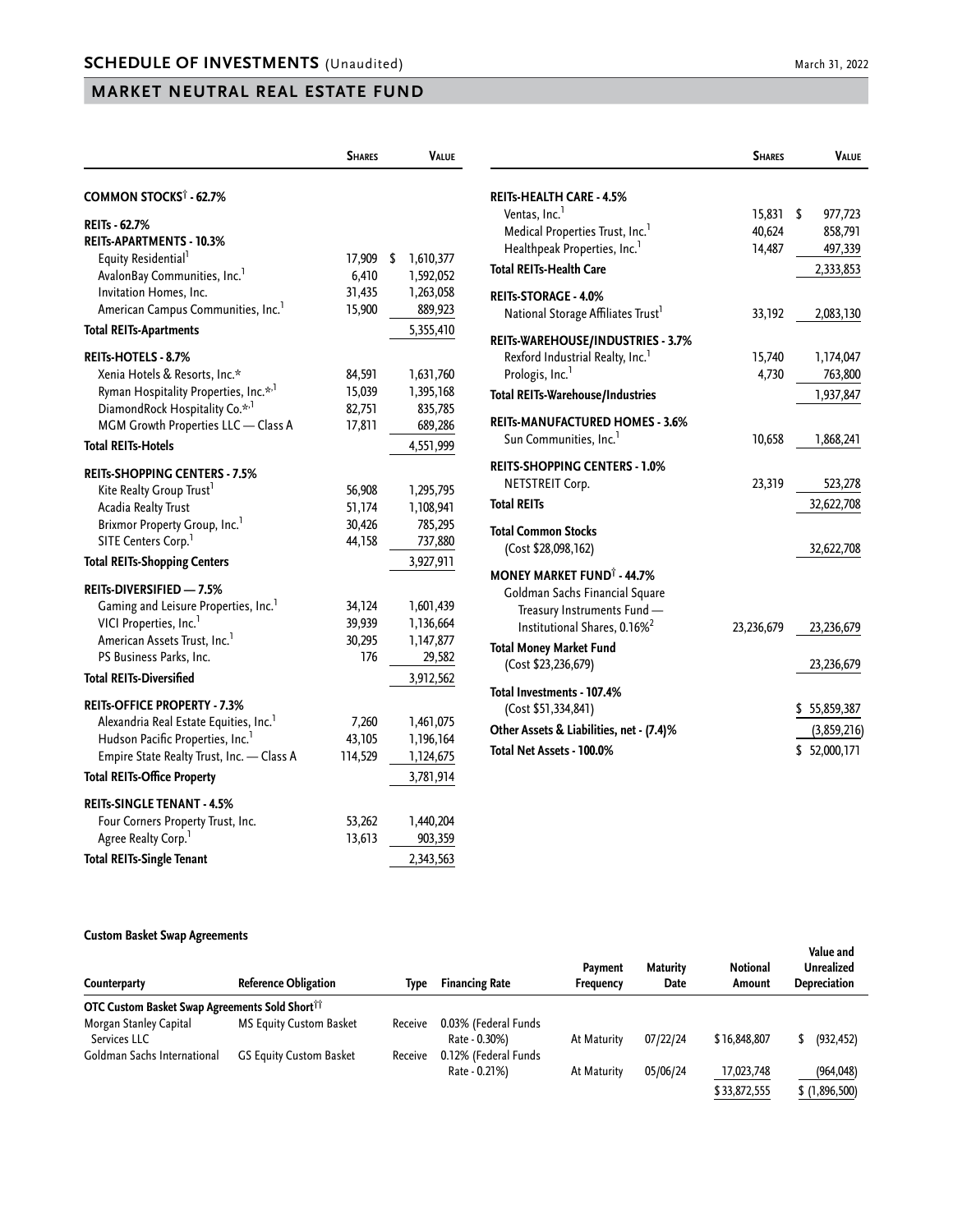## **MARKET NEUTRAL REAL ESTATE FUND**

|                                                          |               | PERCENTAGE<br><b>NOTIONAL</b> | <b>VALUE AND</b><br><b>UNREALIZED</b><br><b>APPRECIATION</b> |  |  |  |  |
|----------------------------------------------------------|---------------|-------------------------------|--------------------------------------------------------------|--|--|--|--|
|                                                          | <b>SHARES</b> | <b>AMOUNT</b>                 | (DEPRECIATION)                                               |  |  |  |  |
| <b>MS EQUITY SHORT CUSTOM BASKET</b><br><b>Financial</b> |               |                               |                                                              |  |  |  |  |
| Broadstone Net Lease, Inc.<br>Omega Healthcare           | 34,376        | (4.43)%                       | \$<br>177,084                                                |  |  |  |  |
| Investors, Inc.                                          | 20,199        | $(3.74)$ %                    | 108,523                                                      |  |  |  |  |
| STORE Capital Corp.                                      | 22,205        | $(3.85)$ %                    | 102,479                                                      |  |  |  |  |
| Necessity Retail REIT, Inc.                              | 48,944        | $(2.30)$ %                    | 51,517                                                       |  |  |  |  |
| <b>Office Properties</b>                                 |               |                               |                                                              |  |  |  |  |
| <b>Income Trust</b>                                      | 23,505        | $(3.59)$ %                    | 50,134                                                       |  |  |  |  |
| RLJ Lodging Trust                                        | 51,466        | $(4.30)$ %                    | 48,087                                                       |  |  |  |  |
|                                                          |               |                               |                                                              |  |  |  |  |
| LTC Properties, Inc.                                     | 11,005        | $(2.51)$ %                    | 37,115                                                       |  |  |  |  |
| <b>Easterly Government</b>                               |               |                               |                                                              |  |  |  |  |
| Properties, Inc.<br>National Health                      | 12,873        | $(1.62)$ %                    | 10,342                                                       |  |  |  |  |
| Investors, Inc.                                          | 1,150         | $(0.40)$ %                    | 9,375                                                        |  |  |  |  |
| Equity Commonwealth                                      | 13,616        | $(2.28)$ %                    | (2, 631)                                                     |  |  |  |  |
| <b>Industrial Logistics</b>                              |               |                               |                                                              |  |  |  |  |
| <b>Properties Trust</b>                                  | 11,571        | $(1.56)$ %                    | (7, 804)                                                     |  |  |  |  |
| Douglas Emmett, Inc.                                     | 21,700        | $(4.30)$ %                    | (9, 325)                                                     |  |  |  |  |
| Realty Income Corp.                                      | 18,544        | $(7.63)$ %                    | (16, 423)                                                    |  |  |  |  |
| Corporate Office                                         |               |                               |                                                              |  |  |  |  |
| <b>Properties Trust</b>                                  | 13,786        | $(2.34)$ %                    | (32,096)                                                     |  |  |  |  |
| <b>Essential Properties</b>                              |               |                               |                                                              |  |  |  |  |
| Realty Trust, Inc.                                       | 28,556        | $(4.29)$ %                    | (41, 842)                                                    |  |  |  |  |
| Phillips Edison &                                        |               |                               |                                                              |  |  |  |  |
| Company, Inc.                                            | 26,925        | $(5.50)$ %                    | (51, 313)                                                    |  |  |  |  |
| Apartment Income                                         |               |                               |                                                              |  |  |  |  |
| REIT Corp.                                               | 7,581         | $(2.41)$ %                    | (54, 407)                                                    |  |  |  |  |
| Welltower, Inc.                                          | 4,631         | $(2.64)$ %                    | (65, 785)                                                    |  |  |  |  |
| Host Hotels &                                            |               |                               |                                                              |  |  |  |  |
| Resorts, Inc.                                            | 30,101        | $(3.47)$ %                    | (72, 935)                                                    |  |  |  |  |
| Camden Property Trust                                    | 3,430         | $(3.38)$ %                    | (77, 127)                                                    |  |  |  |  |
| CubeSmart                                                | 5,445         | $(1.68)$ %                    | (87, 660)                                                    |  |  |  |  |
| STAG Industrial, Inc.                                    | 16,490        | $(4.05)$ %                    | (155, 475)                                                   |  |  |  |  |
| Washington Real Estate                                   |               |                               |                                                              |  |  |  |  |
| <b>Investment Trust</b>                                  | 27,074        | $(4.10)$ %                    | (163, 024)                                                   |  |  |  |  |
| Apple Hospitality REIT, Inc.                             | 63,020        | (6.72)%                       | (208, 938)                                                   |  |  |  |  |
| Mid-America Apartment                                    |               |                               |                                                              |  |  |  |  |
| Communities, Inc.                                        | 5,640         | $(7.01)$ %                    | (429, 297)                                                   |  |  |  |  |
| <b>Total Financial</b>                                   |               |                               | (881,426)                                                    |  |  |  |  |
| <b>Exchange-Traded Funds</b>                             |               |                               |                                                              |  |  |  |  |
| Vanguard Real Estate ETF                                 | 15,395        | $(9.90)$ %                    | (51, 026)                                                    |  |  |  |  |
| <b>Total MS Equity Short Custom Basket</b>               |               |                               | \$                                                           |  |  |  |  |
|                                                          |               |                               | (932,452)                                                    |  |  |  |  |

|                                            | <b>SHARES</b> | PERCENTAGE<br><b>NOTIONAL</b><br><b>AMOUNT</b> | <b>VALUE AND</b><br><b>UNREALIZED</b><br><b>APPRECIATION</b><br>(DEPRECIATION) |
|--------------------------------------------|---------------|------------------------------------------------|--------------------------------------------------------------------------------|
| <b>GS EQUITY SHORT CUSTOM BASKET</b>       |               |                                                |                                                                                |
| Financial                                  |               |                                                |                                                                                |
| Broadstone Net Lease, Inc.                 | 34,376        | $(4.38)$ %                                     | \$<br>169,044                                                                  |
| Omega Healthcare                           |               |                                                |                                                                                |
| Investors, Inc.                            | 20,199        | $(3.70)$ %                                     | 111,970                                                                        |
| <b>STORE Capital Corp.</b>                 | 22,205        | $(3.81)$ %                                     | 103,521                                                                        |
| RLJ Lodging Trust                          | 51,456        | $(4.26)$ %                                     | 52,440                                                                         |
| Necessity Retail REIT, Inc.                | 48,944        | (2.27)%                                        | 52,437                                                                         |
| <b>Office Properties</b>                   |               |                                                |                                                                                |
| <b>Income Trust</b>                        | 24,248        | $(3.66)$ %                                     | 51,565                                                                         |
| LTC Properties, Inc.                       | 11,005        | $(2.49)$ %                                     | 37,404                                                                         |
| <b>Easterly Government</b>                 |               |                                                |                                                                                |
| Properties, Inc.                           | 12,873        | $(1.60)$ %                                     | 10,376                                                                         |
| National Health                            |               |                                                |                                                                                |
| Investors, Inc.                            | 1,150         | $(0.40)$ %                                     | 9,378                                                                          |
| <b>Equity Commonwealth</b>                 | 13,616        | $(2.26)$ %                                     | (2, 430)                                                                       |
| <b>Industrial Logistics</b>                |               |                                                |                                                                                |
| <b>Properties Trust</b>                    | 11,571        | $(1.54)$ %                                     | (6,906)                                                                        |
| Douglas Emmett, Inc.                       | 21,700        | $(4.26)$ %                                     | (8, 118)                                                                       |
| Realty Income Corp.                        | 18,544        | $(7.55)$ %                                     | (18, 130)                                                                      |
| Corporate Office                           |               |                                                |                                                                                |
| <b>Properties Trust</b>                    | 12,548        | $(2.10)$ %                                     | (29, 123)                                                                      |
| <b>Essential Properties</b>                |               |                                                |                                                                                |
| Realty Trust, Inc.                         | 30,024        | $(4.46)$ %                                     | (44, 897)                                                                      |
| Apartment Income                           |               |                                                |                                                                                |
| REIT Corp.                                 | 7,581         | $(2.38)$ %                                     | (54, 704)                                                                      |
| Phillips Edison &                          |               |                                                |                                                                                |
| Company, Inc.                              | 26,925        | (5.44)%                                        | (58, 187)                                                                      |
| Welltower, Inc.                            | 4,631         | $(2.62)$ %                                     | (66, 626)                                                                      |
| Host Hotels &                              |               |                                                |                                                                                |
| Resorts, Inc.                              | 30,101        | $(3.44)$ %                                     | (73, 158)                                                                      |
| <b>Camden Property Trust</b>               | 3,430         | $(3.35)$ %                                     | (77, 260)                                                                      |
| CubeSmart                                  | 5,445         | $(1.66)$ %                                     | (87, 639)                                                                      |
| STAG Industrial, Inc.                      | 16,490        | $(4.01)$ %                                     | (155, 112)                                                                     |
| Washington Real Estate                     |               |                                                |                                                                                |
| <b>Investment Trust</b>                    | 27,074        | $(4.06)$ %                                     | (162, 613)                                                                     |
| Apple Hospitality REIT, Inc.               | 71,598        | $(7.56)$ %                                     | (236, 390)                                                                     |
| Mid-America Apartment                      |               |                                                |                                                                                |
| Communities, Inc.                          | 5,640         | $(6.94)$ %                                     | (429, 059)                                                                     |
| Total Financial                            |               |                                                | (912, 217)                                                                     |
| <b>Exchange-Traded Funds</b>               |               |                                                |                                                                                |
| Vanguard Real Estate ETF                   | 15,395        | $(9.80)\%$                                     | (51, 831)                                                                      |
| <b>Total GS Equity Short Custom Basket</b> |               |                                                | \$<br>(964,048)                                                                |
|                                            |               |                                                |                                                                                |